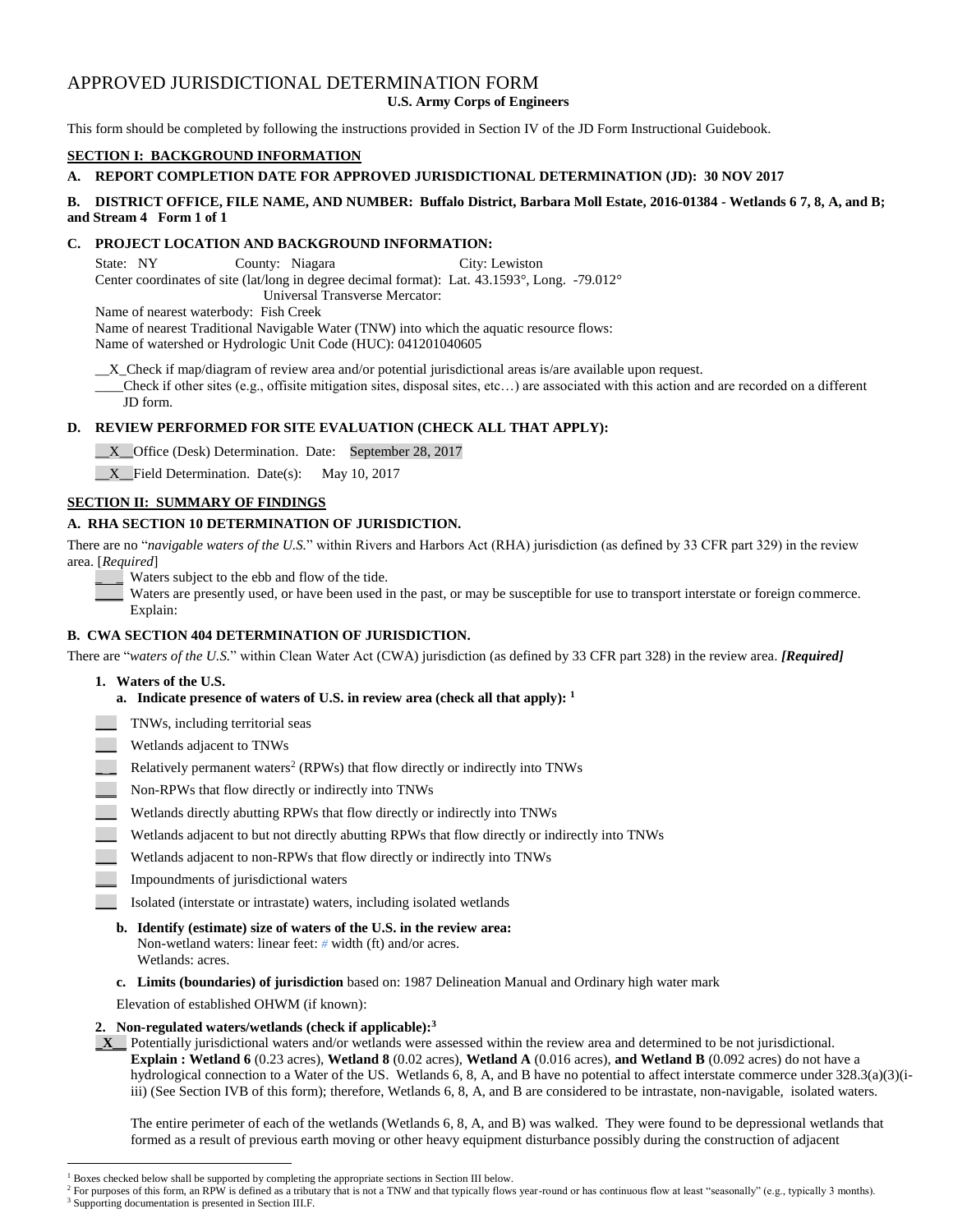subdivisions. There are no outlets from any of these wetlands that lead to any water of the U.S. There is no wetland ecological continuum and no possibility of subsurface connection between any of these wetlands and a water of the U.S. Wetland 6 is located approximately 1,130 feet from the nearest WOUS, Wetland 8 is located approximately 500 linear feet from the nearest WOUS, Wetland B is located approximately 750 feet from the nearest WOUS, and Wetland A is located approximately 500 linear feet from the nearest WOUS.

Wetland 7 (0.12 acres) appears to be a wetland created from an abandoned man-made pond/pool/excavated area. The edges are virtually straight and the shape is virtually square (which is something that rarely occurs in nature without constraints such as bedrock limiting the configuration). Wetland 7 drains from the southeastern edge through a 656 linear foot small drainage erosional feature annotated as "Stream 4" on the delineation map. Stream 4 then meanders on a downhill path and eventually flows to a drop inlet water collection system for an adjacent subdivision. This erosional feature did not exhibit characteristics that could be considered as forming bed and banks. There were some pockets of standing water in the channel on the day of the site visit but there was no flowing water. The pools may have developed from storm events earlier in the week. Stream 4 is considered to be an erosional feature and therefore is not regulated. The volume, frequency, and duration of the flow from Wetland 7 is considered to be minimal and without a potential ecological connection to any water of the U.S. and therefore is not regulated.

# **SECTION III: CWA ANALYSIS**

# **A. TNWs AND WETLANDS ADJACENT TO TNWs**

**The agencies will assert jurisdiction over TNWs and wetlands adjacent to TNWs. If the aquatic resource is a TNW, complete Section III.A.1 and Section III.D.1. only; if the aquatic resource is a wetland adjacent to a TNW, complete Sections III.A.1 and 2 and Section III.D.1.; otherwise, see Section III.B below**.

**1. TNW**  Identify TNW: Summarize rationale supporting determination:

**2. Wetland adjacent to TNW**

Summarize rationale supporting conclusion that wetland is "adjacent":

### **B. CHARACTERISTICS OF TRIBUTARY (THAT IS NOT A TNW) AND ITS ADJACENT WETLANDS (IF ANY):**

**This section summarizes information regarding characteristics of the tributary and its adjacent wetlands, if any, and it helps determine whether or not the standards for jurisdiction established under Rapanos have been met.** 

**The agencies will assert jurisdiction over non-navigable tributaries of TNWs where the tributaries are "relatively permanent waters" (RPWs), i.e. tributaries that typically flow year-round or have continuous flow at least seasonally (e.g., typically 3 months). A wetland that directly abuts an RPW is also jurisdictional. If the aquatic resource is not a TNW, but has year-round (perennial) flow, skip to Section III.D.2. If the aquatic resource is a wetland directly abutting a tributary with perennial flow, skip to Section III.D.4.**

**A wetland that is adjacent to but that does not directly abut an RPW requires a significant nexus evaluation. Corps districts and EPA regions will include in the record any available information that documents the existence of a significant nexus between a relatively permanent tributary that is not perennial (and its adjacent wetlands if any) and a traditional navigable water, even though a significant nexus finding is not required as a matter of law.**

**If the waterbody<sup>4</sup> is not an RPW, or a wetland directly abutting an RPW, a JD will require additional data to determine if the waterbody has a significant nexus with a TNW. If the tributary has adjacent wetlands, the significant nexus evaluation must consider the tributary in combination with all of its adjacent wetlands. This significant nexus evaluation that combines, for analytical purposes, the tributary and all of its adjacent wetlands is used whether the review area identified in the JD request is the tributary, or its adjacent wetlands, or both. If the JD covers a tributary with adjacent wetlands, complete Section III.B.1 for the tributary, Section III.B.2 for any onsite wetlands, and Section III.B.3 for all wetlands adjacent to that tributary, both onsite and offsite. The determination whether a significant nexus exists is determined in Section III.C below.**

- **1. Characteristics of non-TNWs that flow directly or indirectly into TNW**
	- **(i) General Area Conditions:**

Watershed size: square miles Drainage area: square miles

Average annual rainfall: inches Average annual snowfall: inches

# **(ii) Physical Characteristics:**

- (a) Relationship with TNW:
	- Tributary flows directly into TNW.
	- $\Box$  Tributary flows through no tributaries before entering TNW.

Project waters are *Choose an item.* river miles from TNW. Project waters are *Choose an item.* river miles from RPW.

 $\overline{a}$ <sup>4</sup> Note that the Instructional Guidebook contains additional information regarding swales, ditches, washes, and erosional features generally and in the arid West.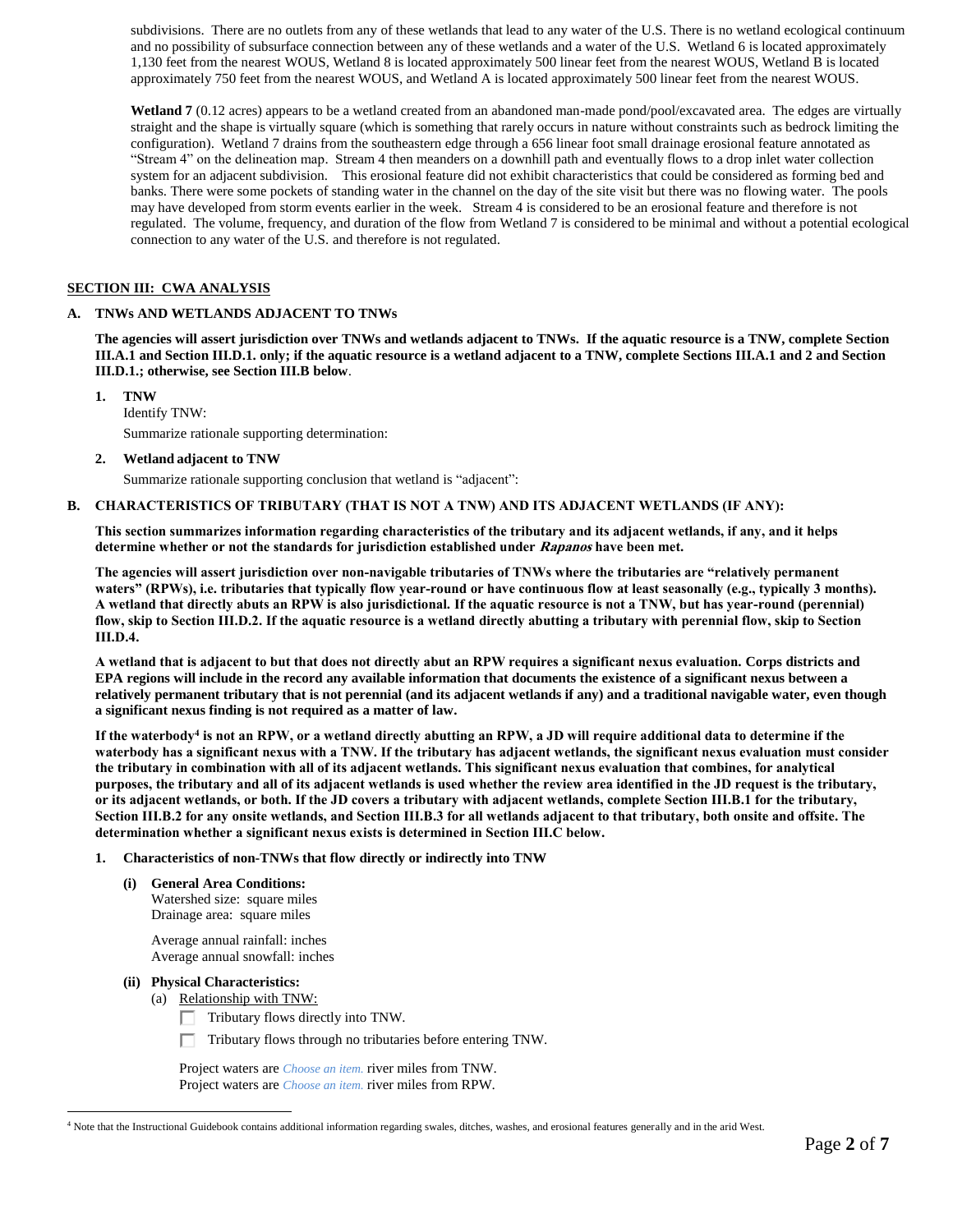Project waters are *Choose an item.* aerial (straight) miles from TNW. Project waters are *Choose an item.* aerial (straight) miles from RPW. Project waters cross or serve as state boundaries. Explain:

Identify flow route to TNW<sup>5</sup>: Fish Creek (Stream 1) flows directly into the Niagara River (a TNW) Tributary stream order, if known:

(b) General Tributary Characteristics (check all that apply):

**Tributary** is: **\_\_\_\_Natural** 

Artificial (man-made). Explain: \_\_\_\_Manipulated (man-altered). Explain: the stream has been culverted beneath roads

**Tributary** properties with respect to top of bank (estimate):

Average width: feet Average depth: feet

Average side slopes: *Choose an item.*

Primary tributary substrate composition (check all that apply): Let Silts **Sands** Sands **Concrete** \_\_\_\_Cobbles \_\_\_\_ Gravel \_\_\_\_ Muck Bedrock Wegetation. Type/% cover: \_\_\_\_Other. Explain:

Tributary condition/stability [e.g., highly eroding, sloughing banks]. Explain: stable Presence of run/riffle/pool complexes. Explain : Tributary geometry: *Choose an item.* Tributary gradient (approximate average slope): *#*%

 $(c)$  Flow:

Tributary provides for: *Choose an item.*

Estimate average number of flow events in review area/year: *Choose an item.*

Describe flow regime: The stream collects runoff from the surrounding forested areas. Other information on duration and volume:

Surface flow is: *Choose an item.* Characteristics:

Subsurface flow: *Choose an item.* Explain findings: \_\_\_\_Dye (or other) test performed:

Tributary has (check all that apply):

|                                            | ----- , ---- <i>--- ---- ------</i> ----- ------- |                                            |  |
|--------------------------------------------|---------------------------------------------------|--------------------------------------------|--|
|                                            | Bed and banks                                     |                                            |  |
| $OHWM6$ (check all indicators that apply): |                                                   |                                            |  |
|                                            | clear, natural line impressed on the bank         | the presence of litter and debris          |  |
|                                            | changes in the character of soil                  | destruction of terrestrial vegetation      |  |
|                                            | shelving                                          | the presence of wrack line                 |  |
|                                            | vegetation matted down, bent, or absent           | sediment sorting                           |  |
|                                            | leaf litter disturbed or washed away              | scour                                      |  |
|                                            | sediment deposition                               | multiple observed or predicted flow events |  |
|                                            | water staining                                    | abrupt change in plant community           |  |
|                                            | other (list):                                     |                                            |  |
|                                            |                                                   |                                            |  |

Discontinuous OHWM.<sup>7</sup> Explain:

If factors other than the OHWM were used to determine lateral extent of CWA jurisdiction (check all that apply):

Let us a Line indicated by: Line indicated by: Line and High Water Mark indicated by: \_\_\_\_oil or scum line along shore objects \_\_\_\_survey to available datum; fine shell or debris deposits (foreshore) \_\_\_\_\_physical markings; \_\_\_\_physical markings/characteristics \_\_\_\_vegetation lines/changes in vegetation types. \_\_\_\_tidal gauges \_\_\_\_other (list):

**(iii) Chemical Characteristics:**

 $\overline{a}$ 

Characterize tributary (e.g., water color is clear, discolored, oily film; water quality; general watershed characteristics, etc.). Explain:

Identify specific pollutants, if known:

<sup>5</sup> Flow route can be described by identifying, e.g., tributary a, which flows through the review area, to flow into tributary b, which then flows into TNW.

<sup>&</sup>lt;sup>6</sup>A natural or man-made discontinuity in the OHWM does not necessarily sever jurisdiction (e.g., where the stream temporarily flows underground, or where the OHWM has been removed by development or agricultural practices). Where there is a break in the OHWM that is unrelated to the waterbody's flow regime (e.g., flow over a rock outcrop or through a culvert), the agencies will look for indicators of flow above and below the break. 7 Ibid.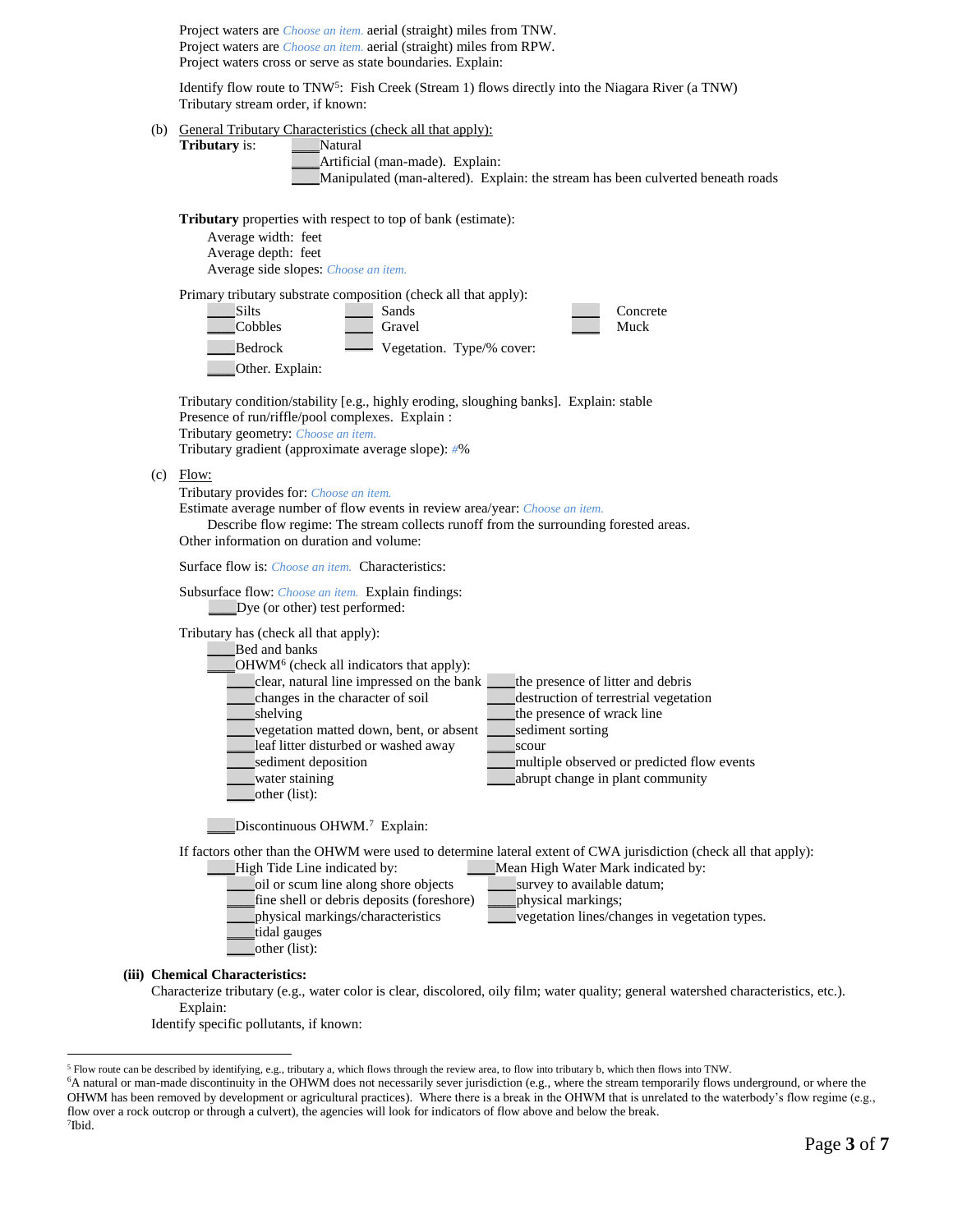#### **(iv) Biological Characteristics. Channel supports (check all that apply):**

\_\_\_\_Riparian corridor. Characteristics (type, average width):

- \_\_\_\_Wetland fringe. Characteristics: Wetland 1 directly abuts the tributary along its entire length Habitat for:
	- Federally Listed species. Explain findings:
	- Fish/spawn areas. Explain findings:
	- \_\_\_\_Other environmentally-sensitive species. Explain findings:
	- \_\_\_\_Aquatic/wildlife diversity. Explain findings:

#### **2. Characteristics of wetlands adjacent to non-TNW that flow directly or indirectly into TNW**

#### **(i) Physical Characteristics:**

- (a) General Wetland Characteristics: Properties: Wetland size: acres Wetland type. Palustrine forested. Explain: Wetland quality. Explain: Project wetlands cross or serve as state boundaries. Explain:
- (b) General Flow Relationship with Non-TNW: Flow is: Intermittent Flow Explain:

Surface flow is: *Choose an item.* Characteristics:.

Subsurface flow: Unknown Explain findings: \_\_\_\_Dye (or other) test performed :

- (c) Wetland Adjacency Determination with Non-TNW:
	- Directly abutting
	- Not directly abutting
	- Discrete wetland hydrologic connection. Explain:
	- Ecological connection. Explain:
	- Separated by berm/barrier. Explain: There is a small berm separating Wetland 5 from Stream 1.

#### (d) Proximity (Relationship) to TNW

Project wetlands are *Choose an item.* river miles from TNW. Project waters are *Choose an item.* aerial (straight) miles from TNW. Flow is from: *Choose an item.* Estimate approximate location of wetland as within the 2-year or less floodplain.

#### **(ii) Chemical Characteristics:**

Characterize wetland system (e.g., water color is clear, brown, oil film on surface; water quality; general watershed characteristics; etc.). Explain: Water was clear on the day of the site visit in 2017. Identify specific pollutants, if known :

# **(iii) Biological Characteristics. Wetland supports (check all that apply):**

- \_\_\_\_Riparian buffer. Characteristics (type, average width):
- Vegetation type/percent cover. Explain:
- Habitat for:
	- Federally Listed species. Explain findings:
	- \_\_\_\_Fish/spawn areas. Explain findings:
	- \_\_\_\_Other environmentally-sensitive species. Explain findings:
	- \_\_\_\_Aquatic/wildlife diversity. Explain findings:

### **3. Characteristics of all wetlands adjacent to the tributary (if any)**

All wetland(s) being considered in the cumulative analysis: *Choose an item.* Approximately () acres in total are being considered in the cumulative analysis. For each wetland, specify the following:

Directly abuts? (Y/N) Size (in acres) Directly abuts? (Y/N) Size (in acres)

*#*

Summarize overall biological, chemical and physical functions being performed: *Click here to enter text.*

# **C. SIGNIFICANT NEXUS DETERMINATION**

**A significant nexus analysis will assess the flow characteristics and functions of the tributary itself and the functions performed by any wetlands adjacent to the tributary to determine if they significantly affect the chemical, physical, and biological integrity of a TNW. For each of the following situations, a significant nexus exists if the tributary, in combination with all of its adjacent wetlands,**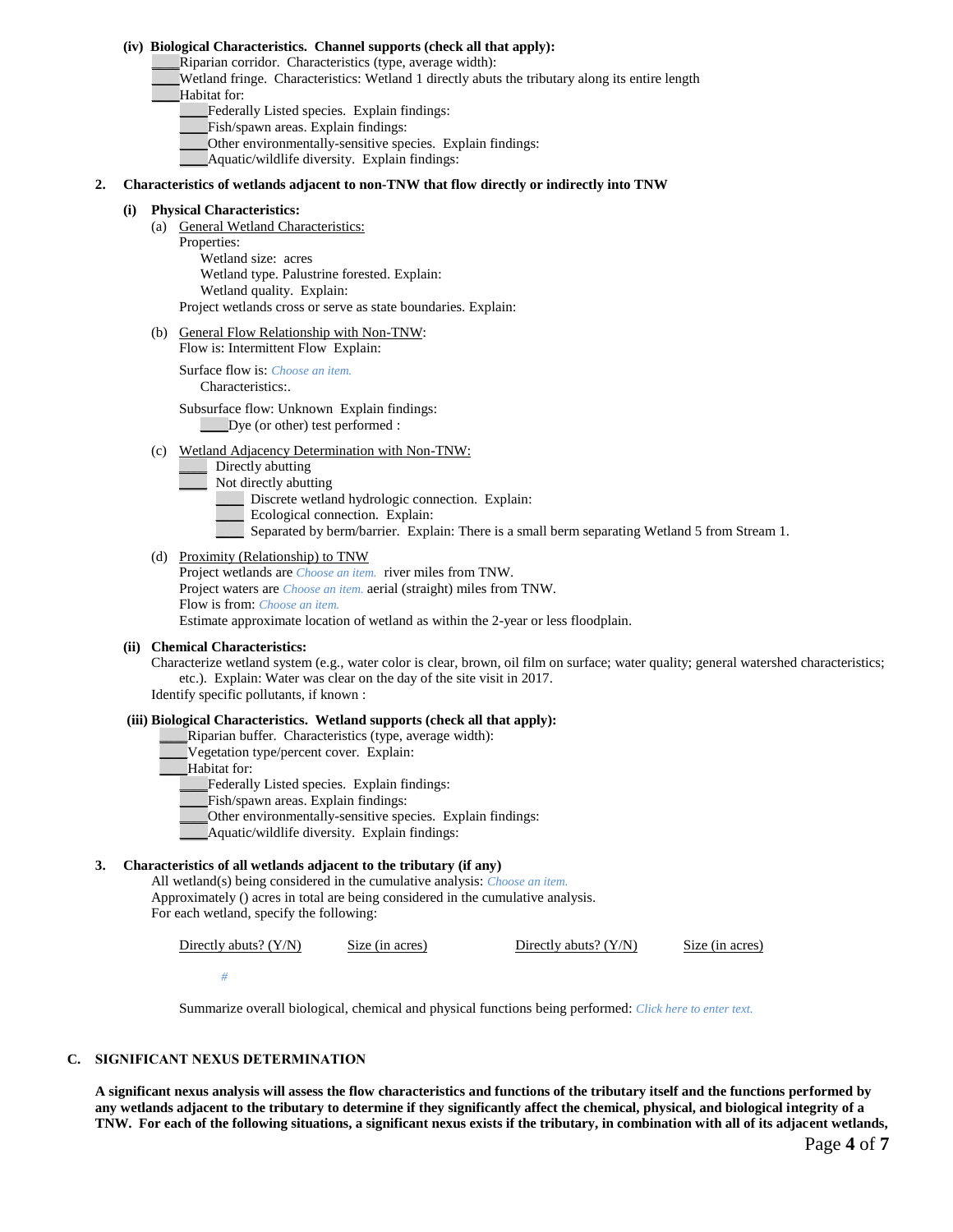**has more than a speculative or insubstantial effect on the chemical, physical and/or biological integrity of a TNW. Considerations when evaluating significant nexus include, but are not limited to the volume, duration, and frequency of the flow of water in the tributary and its proximity to a TNW, and the functions performed by the tributary and all its adjacent wetlands. It is not appropriate to determine significant nexus based solely on any specific threshold of distance (e.g. between a tributary and its adjacent wetland or between a tributary and the TNW). Similarly, the fact an adjacent wetland lies within or outside of a floodplain is not solely determinative of significant nexus.** 

# **Draw connections between the features documented and the effects on the TNW, as identified in the** *Rapanos* **Guidance and discussed in the Instructional Guidebook. Factors to consider include, for example:**

- Does the tributary, in combination with its adjacent wetlands (if any), have the capacity to carry pollutants or flood waters to TNWs, or to reduce the amount of pollutants or flood waters reaching a TNW?
- Does the tributary, in combination with its adjacent wetlands (if any), provide habitat and lifecycle support functions for fish and other species, such as feeding, nesting, spawning, or rearing young for species that are present in the TNW?
- Does the tributary, in combination with its adjacent wetlands (if any), have the capacity to transfer nutrients and organic carbon that support downstream foodwebs?
- Does the tributary, in combination with its adjacent wetlands (if any), have other relationships to the physical, chemical, or biological integrity of the TNW?

# *Note: the above list of considerations is not inclusive and other functions observed or known to occur should be documented below:*

- **1. Significant nexus findings for non-RPW that has no adjacent wetlands and flows directly or indirectly into TNWs.** Explain findings of presence or absence of significant nexus below, based on the tributary itself, then go to Section III.D:
- **2. Significant nexus findings for non-RPW and its adjacent wetlands, where the non-RPW flows directly or indirectly into TNWs.**  Explain findings of presence or absence of significant nexus below, based on the tributary in combination with all of its adjacent wetlands, then go to Section III.D:
- **3. Significant nexus findings for wetlands adjacent to an RPW but that do not directly abut the RPW.** Explain findings of presence or absence of significant nexus below, based on the tributary in combination with all of its adjacent wetlands, then go to Section III.D: Does the tributary, in combination with its adjacent wetlands (if any), have the capacity to carry pollutants or flood waters to TNWs, or to reduce the amount of pollutants or flood waters reaching a TNW?

# **D. DETERMINATIONS OF JURISDICTIONAL FINDINGS. THE SUBJECT WATERS/WETLANDS ARE (CHECK ALL THAT APPLY):**

**1. TNWs and Adjacent Wetlands.** Check all that apply and provide size estimates in review area: \_\_\_\_TNWs: *#* linear feet *#* width (ft), Or, *#* acres. \_\_\_\_Wetlands adjacent to TNWs: *#* acres.

# **2. RPWs that flow directly or indirectly into TNWs.**

\_\_\_\_Tributaries of TNWs where tributaries typically flow year-round are jurisdictional. Provide data and rationale indicating that tributary is perennial:

\_\_\_\_Tributaries of TNW where tributaries have continuous flow "seasonally" (e.g., typically three months each year) are jurisdictional. Data supporting this conclusion is provided at Section III.B. Provide rationale indicating that tributary flows seasonally:

Provide estimates for jurisdictional waters in the review area (check all that apply):

**\_\_\_\_**Tributary waters: linear feet *#* width (ft).

**\_\_\_\_**Other non-wetland waters: *#* acres.

Identify type(s) of waters:

# **3. Non-RPWs<sup>8</sup> that flow directly or indirectly into TNWs.**

**\_\_\_\_**Waterbody that is not a TNW or an RPW, but flows directly or indirectly into a TNW, and it has a significant nexus with a TNW is jurisdictional. Data supporting this conclusion is provided at Section III.C.

Provide estimates for jurisdictional waters within the review area (check all that apply):

- **\_\_\_\_**Tributary waters: *#* linear feet *#* width (ft).
- **\_\_\_\_**Other non-wetland waters: *#* acres.
- Identify type(s) of waters:

# **4. Wetlands directly abutting an RPW that flow directly or indirectly into TNWs.**

\_\_\_\_Wetlands directly abut RPW and thus are jurisdictional as adjacent wetlands.

- \_\_\_\_Wetlands directly abutting an RPW where tributaries typically flow year-round. Provide data and rationale indicating that tributary is perennial in Section III.D.2, above. Provide rationale indicating that wetland is directly abutting an RPW:
- \_\_\_\_Wetlands directly abutting an RPW where tributaries typically flow "seasonally." Provide data indicating that tributary is seasonal in Section III.B and rationale in Section III.D.2, above. Provide rationale indicating that wetland is directly abutting an RPW:

 $\overline{a}$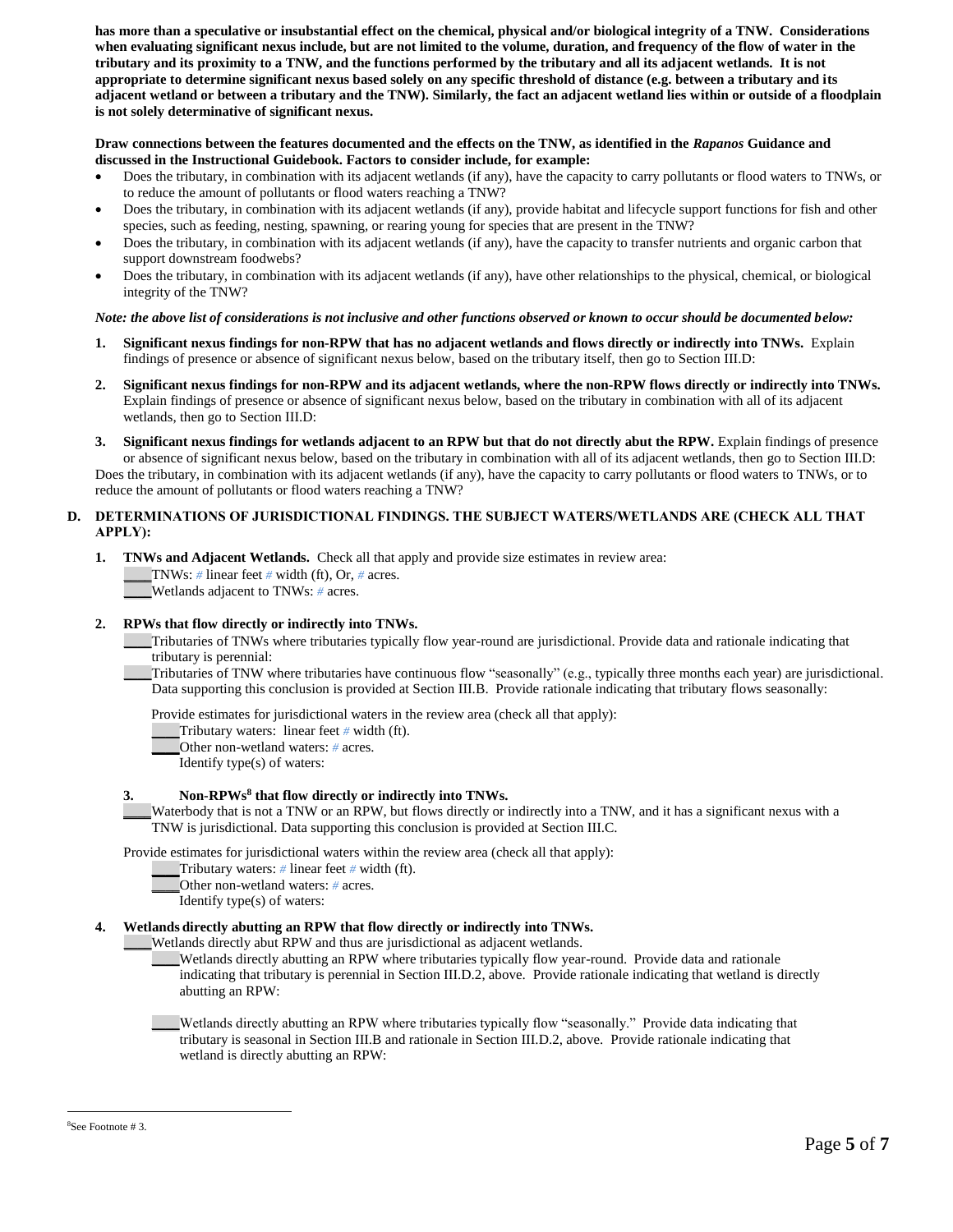Provide acreage estimates for jurisdictional wetlands in the review area: *#* acres.

### **5. Wetlands adjacent to but not directly abutting an RPW that flow directly or indirectly into TNWs.**

\_\_\_\_Wetlands that do not directly abut an RPW, but when considered in combination with the tributary to which they are adjacent and with similarly situated adjacent wetlands, have a significant nexus with a TNW are jurisidictional. Data supporting this conclusion is provided at Section III.C.

Provide acreage estimates for jurisdictional wetlands in the review area: Wetland 5 (0.05 acres) acres.

#### **6. Wetlands adjacent to non-RPWs that flow directly or indirectly into TNWs.**

\_\_\_\_Wetlands adjacent to such waters, and have when considered in combination with the tributary to which they are adjacent and with similarly situated adjacent wetlands, have a significant nexus with a TNW are jurisdictional. Data supporting this conclusion is provided at Section III.C.

Provide estimates for jurisdictional wetlands in the review area: *#* acres.

# **7. Impoundments of jurisdictional waters. 9**

As a general rule, the impoundment of a jurisdictional tributary remains jurisdictional.

\_\_\_\_Demonstrate that impoundment was created from "waters of the U.S.," or

Demonstrate that water meets the criteria for one of the categories presented above (1-6), or

\_\_\_\_Demonstrate that water is isolated with a nexus to commerce (see E below).

#### **E. ISOLATED [INTERSTATE OR INTRA-STATE] WATERS, INCLUDING ISOLATED WETLANDS, THE USE, DEGRADATION OR DESTRUCTION OF WHICH COULD AFFECT INTERSTATE COMMERCE, INCLUDING ANY SUCH WATERS (CHECK ALL THAT APPLY):<sup>10</sup>**

\_\_\_\_which are or could be used by interstate or foreign travelers for recreational or other purposes.

\_\_\_\_from which fish or shellfish are or could be taken and sold in interstate or foreign commerce.

\_\_\_\_which are or could be used for industrial purposes by industries in interstate commerce.

\_\_\_\_Interstate isolated waters.Explain:

\_\_\_\_Other factors.Explain:

#### **Identify water body and summarize rationale supporting determination:**

Provide estimates for jurisdictional waters in the review area (check all that apply):

**\_\_\_\_**Tributary waters: *#* linear feet *#* width (ft).

**\_\_\_\_**Other non-wetland waters: *#* acres.

Identify type(s) of waters :

**\_\_\_\_**Wetlands: *#* acres.

п

Г Л

# **F. NON-JURISDICTIONAL WATERS, INCLUDING WETLANDS (CHECK ALL THAT APPLY):**

**\_\_\_\_**If potential wetlands were assessed within the review area, these areas did not meet the criteria in the 1987 Corps of Engineers Wetland Delineation Manual and/or appropriate Regional Supplements.

⊽ Review area included isolated waters with no substantial nexus to interstate (or foreign) commerce.

Prior to the Jan 2001 Supreme Court decision in "*SWANCC*," the review area would have been regulated based solely on the ⊽ "Migratory Bird Rule" (MBR).

- Waters do not meet the "Significant Nexus" standard, where such a finding is required for jurisdiction. Explain:
- П Other: (explain, if not covered above):

Provide acreage estimates for non-jurisdictional waters in the review area, where the sole potential basis of jurisdiction is the MBR factors (i.e., presence of migratory birds, presence of endangered species, use of water for irrigated agriculture), using best professional judgment (check all that apply):

 $\nabla$  Non-wetland waters (i.e., rivers, streams): linear "Stream 4" - 656 feet 8" width (ft).

Lakes/ponds: *#* acres.

Other non-wetland waters: # acres. List type of aquatic resource:.

 $\overline{\triangledown}$  Wetlands: Wetland 7 - 0.12 acres.

Provide acreage estimates for non-jurisdictional waters in the review area that do not meet the "Significant Nexus" standard, where such a finding is required for jurisdiction (check all that apply):

Non-wetland waters (i.e., rivers, streams): linear feet inches width (ft).

Lakes/ponds: *#* acres.

<sup>10</sup> Prior to asserting or declining CWA jurisdiction based solely on this category, Corps Districts will elevate the action to Corps and EPA HQ for review consistent with the process described in the Corps/EPA *Memorandum Regarding CWA Act Jurisdiction Following Rapanos.*

 $\overline{a}$ <sup>9</sup> To complete the analysis refer to the key in Section III.D.6 of the Instructional Guidebook.